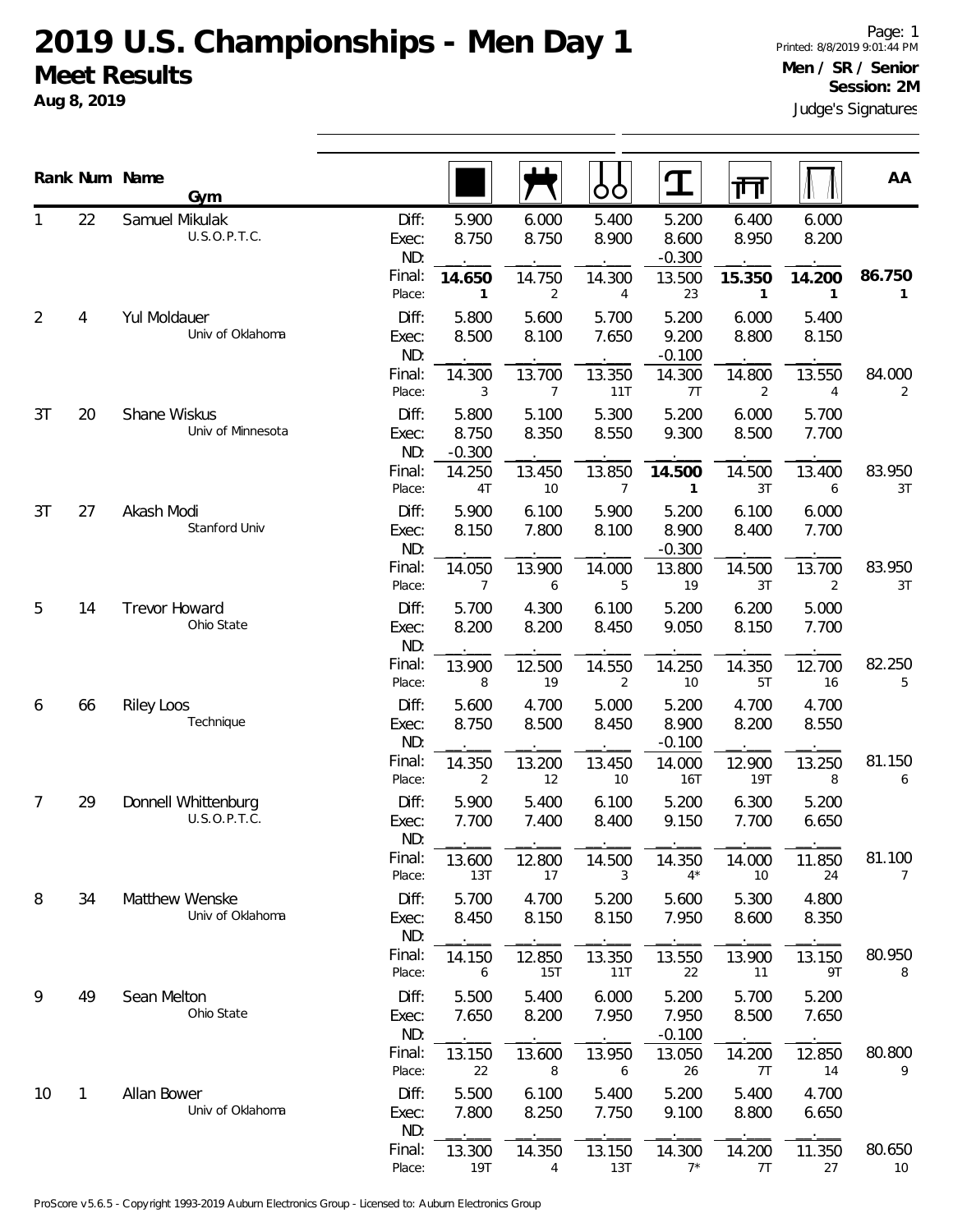**Aug 8, 2019**

|    |                | Rank Num Name<br>Gym                  |                       |                            |                | OO              | ${\bf T}$                  | 帀              |                          | AA           |
|----|----------------|---------------------------------------|-----------------------|----------------------------|----------------|-----------------|----------------------------|----------------|--------------------------|--------------|
| 11 | 48             | Adrian De Los Angeles<br>U.S.O.P.T.C. | Diff:<br>Exec:<br>ND: | 5.400<br>8.450<br>$-0.100$ | 5.600<br>7.900 | 4.500<br>7.800  | 5.200<br>8.100<br>$-0.100$ | 5.800<br>8.550 | 5.400<br>7.900           |              |
|    |                |                                       | Final:<br>Place:      | 13.750<br>10T              | 13.500<br>9    | 12.300<br>24    | 13.200<br>24T              | 14.350<br>5T   | 13.300<br>$\overline{7}$ | 80.400<br>11 |
| 12 | 64             | Paul Juda<br><b>Buffalo Grove</b>     | Diff:<br>Exec:<br>ND: | 5.700<br>7.600             | 5.100<br>7.250 | 5.200<br>7.900  | 5.200<br>8.700             | 5.100<br>7.500 | 5.100<br>8.500           |              |
|    |                |                                       | Final:<br>Place:      | 13.300<br><b>19T</b>       | 12.350<br>20   | 13.100<br>15T   | 13.900<br>18               | 12.600<br>23   | 13.600<br>3              | 78.850<br>12 |
| 13 | 61             | Michael Fletcher<br>Univ of Illinois  | Diff:<br>Exec:<br>ND: | 5.400<br>8.350             | 4.900<br>8.450 | 4.600<br>8.500  | 5.200<br>9.000             | 5.200<br>6.150 | 4.900<br>8.150           |              |
|    |                |                                       | Final:<br>Place:      | 13.750<br>10T              | 13.350<br>11   | 13.100<br>15T   | 14.200<br>$11*$            | 11.350<br>27   | 13.050<br>13             | 78.800<br>13 |
| 14 | 6              | Levi Anderson<br>Univ of Oklahoma     | Diff:<br>Exec:<br>ND: | 5.300<br>7.200             | 5.000<br>7.600 | 4.900<br>8.000  | 5.600<br>8.450             | 5.100<br>8.150 | 5.600<br>7.850           |              |
|    |                |                                       | Final:<br>Place:      | 12.500<br>25               | 12.600<br>18   | 12.900<br>20    | 14.050<br>15               | 13.250<br>14T  | 13.450<br>5              | 78.750<br>14 |
| 15 | $\overline{7}$ | Alec Yoder<br>Ohio State              | Diff:<br>Exec:<br>ND: | 4.900<br>7.450             | 5.800<br>7.050 | 5.300<br>7.300  | 5.200<br>9.150             | 5.500<br>8.650 | 5.200<br>7.050           |              |
|    |                |                                       | Final:<br>Place:      | 12.350<br>26               | 12.850<br>15T  | 12.600<br>21    | 14.350<br>$4^*$            | 14.150<br>9    | 12.250<br>20             | 78.550<br>15 |
| 16 | 37             | Gage Dyer<br>Univ of Oklahoma         | Diff:<br>Exec:<br>ND: | 6.000<br>8.250             | 4.300<br>6.450 | 4.400<br>7.950  | 5.200<br>9.000             | 5.000<br>8.250 | 5.200<br>7.950           |              |
|    |                |                                       | Final:<br>Place:      | 14.250<br>4T               | 10.750<br>28   | 12.350<br>$22*$ | 14.200<br>$11*$            | 13.250<br>14T  | 13.150<br>9T             | 77.950<br>16 |
| 17 | 59             | Jacob Moore<br>Univ of Michigan       | Diff:<br>Exec:<br>ND: | 5.600<br>8.450<br>$-0.300$ | 5.400<br>7.750 | 4.400<br>7.950  | 4.800<br>8.850             | 4.700<br>7.800 | 4.600<br>7.750           |              |
|    |                |                                       | Final:<br>Place:      | 13.750<br>10T              | 13.150<br>13T  | 12.350<br>$22*$ | 13.650<br>21               | 12.500<br>24   | 12.350<br>19             | 77.750<br>17 |
| 18 | 17             | Stewart Brown<br>Univ of Iowa         | Diff:<br>Exec:<br>ND: | 5.100<br>8.500             | 3.200<br>8.600 | 4.100<br>8.850  | 5.200<br>9.150             | 4.300<br>8.600 | 3.700<br>8.400           |              |
|    |                |                                       | Final:<br>Place:      | 13.600<br>13T              | 11.800<br>25   | 12.950<br>19    | 14.350<br>$4^*$            | 12.900<br>19T  | 12.100<br>22             | 77.700<br>18 |
| 19 | 11             | Kiwan Watts<br>Arizona State          | Diff:<br>Exec:<br>ND: | 5.400<br>7.750<br>$-0.300$ | 4.900<br>7.100 | 4.900<br>8.200  | 5.200<br>9.200             | 5.600<br>7.450 | 5.100<br>7.100           |              |
|    |                |                                       | Final:<br>Place:      | 12.850<br>24               | 12.000<br>23   | 13.100<br>15T   | 14.400<br>$2^*$            | 13.050<br>16T  | 12.200<br>21             | 77.600<br>19 |
| 20 | 36             | Kanji Oyama<br>U.S.O.P.T.C.           | Diff:<br>Exec:<br>ND: | 6.000<br>7.800             | 5.500<br>5.900 | 5.300<br>7.850  | 5.200<br>8.000             | 5.800<br>7.750 | 5.000<br>7.050           |              |
|    |                |                                       | Final:<br>Place:      | 13.800<br>9                | 11.400<br>26   | 13.150<br>13T   | 13.200<br>24T              | 13.550<br>12   | 12.050<br>23             | 77.150<br>20 |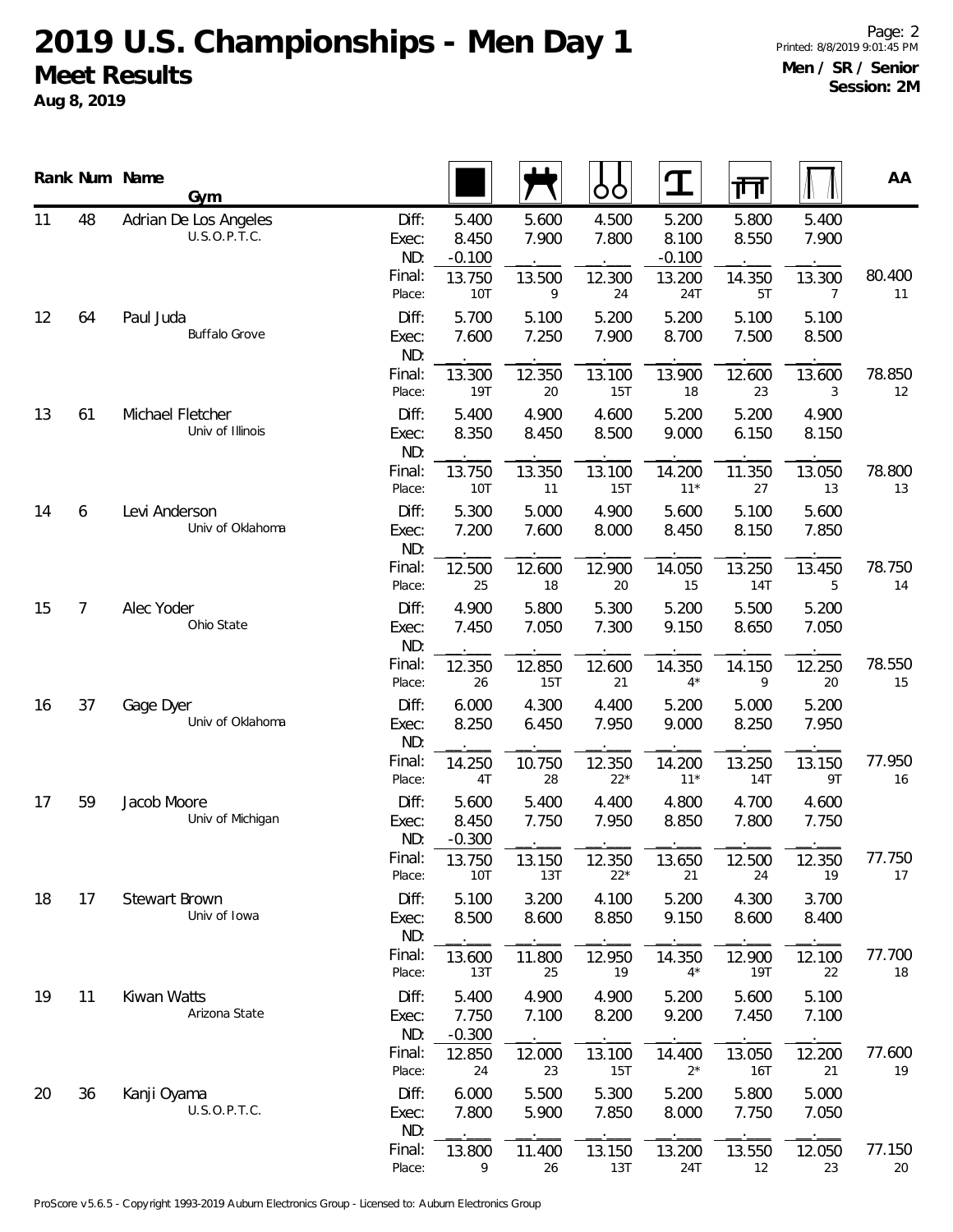**Aug 8, 2019**

|     |                | Rank Num Name<br>Gym                  |                       |                            |                | OO             | Ŧ                          | गा                   |                 | AA            |
|-----|----------------|---------------------------------------|-----------------------|----------------------------|----------------|----------------|----------------------------|----------------------|-----------------|---------------|
| 21  | 60             | Evan Davis<br>Univ of Iowa            | Diff:<br>Exec:<br>ND: | 5.400<br>7.500             | 5.100<br>8.050 | 4.100<br>8.900 | 4.800<br>8.150<br>$-0.100$ | 4.800<br>8.250       | 4.600<br>7.000  |               |
|     |                |                                       | Final:<br>Place:      | 12.900<br>23               | 13.150<br>13T  | 13.000<br>18   | 12.850<br>28               | 13.050<br><b>16T</b> | 11.600<br>26    | 76.550<br>21  |
| 22  | 8              | Timothy Wang<br>U.S.O.P.T.C.          | Diff:<br>Exec:<br>ND: | 5.700<br>7.800<br>$-0.100$ | 5.300<br>3.800 | 5.500<br>8.050 | 5.200<br>9.200             | 5.400<br>6.550       | 5.300<br>7.800  |               |
|     |                |                                       | Final:<br>Place:      | 13.400<br>18               | 9.100<br>29    | 13.550<br>9    | 14.400<br>$2^*$            | 11.950<br>26         | 13.100<br>12    | 75.500<br>22  |
| 23T | 87             | Justin Ah Chow<br>Ohio State          | Diff:<br>Exec:<br>ND: | 4.700<br>7.450             | 4.200<br>7.650 | 4.700<br>6.550 | 4.800<br>9.000<br>$-0.100$ | 4.800<br>8.150       | 4.500<br>8.000  |               |
|     |                |                                       | Final:<br>Place:      | 12.150<br>29               | 11.850<br>24   | 11.250<br>26   | 13.700<br>20               | 12.950<br>18         | 12.500<br>$17*$ | 74.400<br>23T |
| 23T | 16             | <b>Brennan Pantazis</b><br>Penn State | Diff:<br>Exec:<br>ND: | 5.500<br>7.950             | 4.100<br>8.000 | 4.500<br>7.550 | 5.200<br>7.800             | 4.800<br>7.300       | 4.200<br>7.500  |               |
|     |                |                                       | Final:<br>Place:      | 13.450<br>17               | 12.100<br>22   | 12.050<br>25   | 13.000<br>27               | 12.100<br>25         | 11.700<br>25    | 74.400<br>23T |
| 25  | 76             | <b>Bennet Huang</b><br>Univ of Iowa   | Diff:<br>Exec:<br>ND: | 5.600<br>7.800<br>$-0.100$ | 5.400<br>5.950 | 4.400<br>5.250 | 4.800<br>9.200             | 5.100<br>7.600       | 4.500<br>8.000  |               |
|     |                |                                       | Final:<br>Place:      | 13.300<br>19T              | 11.350<br>27   | 9.650<br>27    | 14.000<br>16T              | 12.700<br>22         | 12.500<br>$17*$ | 73.500<br>25  |
| 26  | 18             | Mitchell Mandozzi<br>Univ of Iowa     | Diff:<br>Exec:<br>ND: | 4.700<br>7.600             | 3.900<br>8.250 | 0.000<br>0.000 | 4.800<br>9.300             | 4.500<br>8.400       | 4.700<br>6.050  |               |
|     |                |                                       | Final:<br>Place:      | 12.300<br>27T              | 12.150<br>21   | 0.000<br>$28*$ | 14.100<br>14               | 12.900<br><b>19T</b> | 10.750<br>28    | 62.200<br>26  |
| 27  | 30             | Alex Diab<br>Univ of Illinois         | Diff:<br>Exec:<br>ND: | 5.700<br>7.900<br>$-0.100$ |                | 5.800<br>8.800 | 5.200<br>8.950             |                      | 5.100<br>7.650  |               |
|     |                |                                       | Final:<br>Place:      | 13.500<br>15T              | $30*$          | 14.600         | 14.150<br>13               | $28*$                | 12.750<br>15    | 55.000<br>27  |
| 28  | $\mathfrak{Z}$ | Donothan Bailey<br>U.S.O.P.T.C.       | Diff:<br>Exec:<br>ND: | 5.500<br>8.000             | 6.100<br>7.950 |                |                            | 5.900<br>7.500       | 5.800<br>7.350  |               |
|     |                |                                       | Final:<br>Place:      | 13.500<br>15T              | 14.050<br>5    | $28*$          | $29*$                      | 13.400<br>13         | 13.150<br>9T    | 54.100<br>28  |
| 29  | 13             | Eddie Penev<br>U.S.O.P.T.C.           | Diff:<br>Exec:<br>ND: | 5.800<br>6.600<br>$-0.100$ |                |                | 5.200<br>9.100             |                      |                 |               |
|     |                |                                       | Final:<br>Place:      | 12.300<br>27T              | $30*$          | $28*$          | 14.300<br>$7^*$            | $28*$                | $29*$           | 26.600<br>29  |
| 30  | 5              | Stephen Nedoroscik<br>Penn State      | Diff:<br>Exec:<br>ND: |                            | 6.200<br>8.750 |                |                            |                      |                 |               |
|     |                |                                       | Final:<br>Place:      | $30*$                      | 14.950<br>1    | $28^{\star}$   | $29*$                      | $28*$                | $29*$           | 14.950<br>30  |